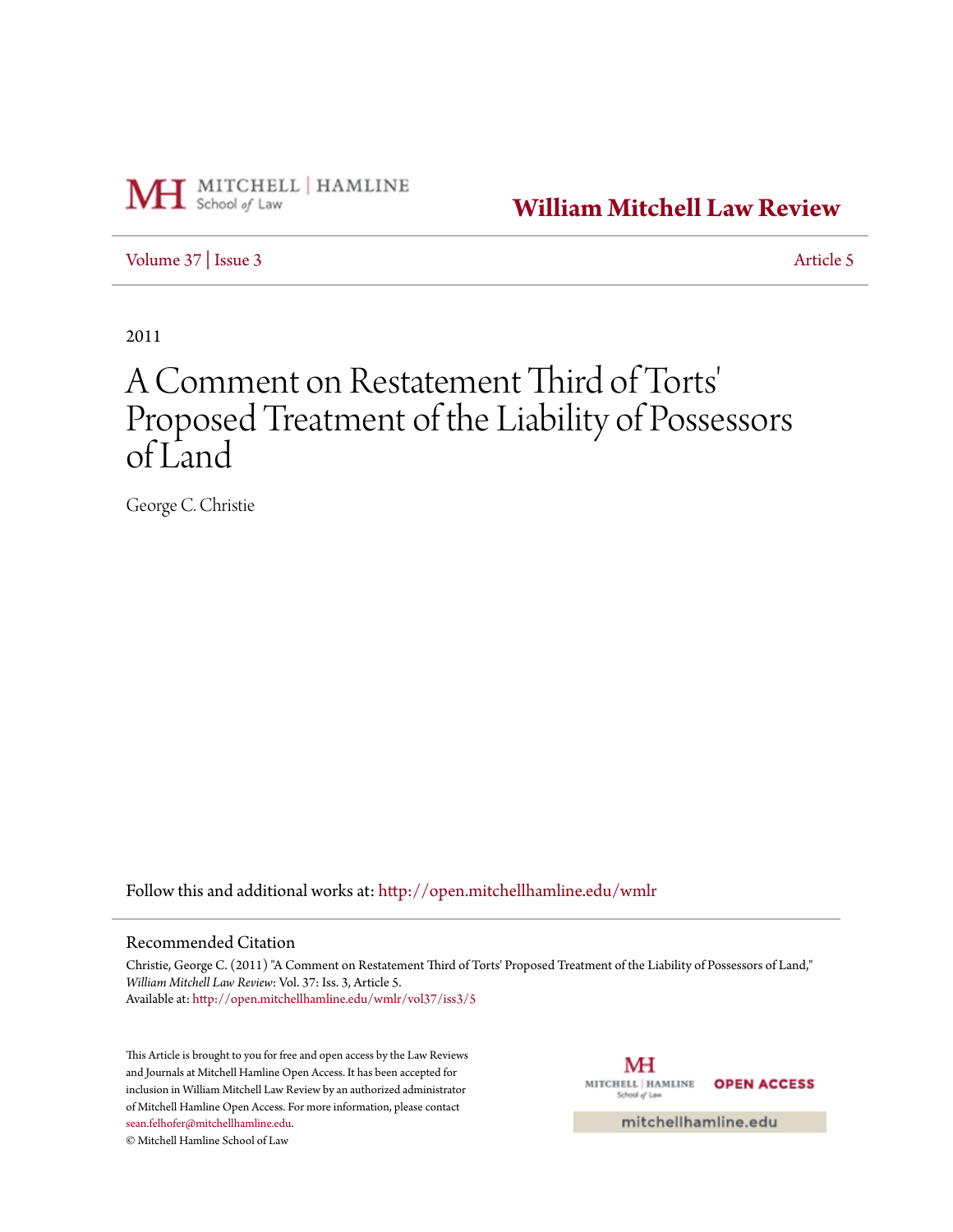# **A COMMENT ON RESTATEMENT THIRD OF TORTS' PROPOSED TREATMENT OF THE LIABILITY OF POSSESSORS OF LAND**

# George C. Christie†

In Tentative Draft Number 6 of Restatement (Third) of Torts: Liability for Physical and Emotional Harm (Third Restatement), the reporters have tried to recognize and accommodate the important developments in the law governing the liability of possessors of land since the publication of the Restatement (Second) of Torts (1965) (Second Restatement).<sup>1</sup> The major development has been the movement to eliminate the rigid common law distinctions among invitees, licensees, and trespassers and to substitute in their place a general duty of reasonable care under the circumstances. Nearly half of American jurisdictions have done just that regarding the distinction between invitees and licensees, of whom social guests are the largest class.<sup>2</sup> At least nine of these jurisdictions have gone one step further and done away with the separate standards governing trespassers in favor of a general duty of reasonable care under the circumstances.<sup>3</sup>

At common law, until the latter part of the nineteenth century, the only duty a possessor of land had to trespassers was to not intentionally or recklessly injure them.<sup>4</sup> Over time, this harsh

 4. For cases noting this feature of the common law and continuing to adhere to it, see *Osterman v. Peters*, 272 A.2d 21, 22–23 (Md. 1971) (explaining that filling a pool with water was not an act of willful or wanton misconduct resulting in liability) and *Earnest v. Regent Pool, Inc*., 257 So. 2d 313, 315 (Ala. 1972) (explaining that the general rule is that the only duty owed to a trespasser is not to

1

† James B. Duke Professor of Law, Duke University School of Law. I should like to acknowledge the help of my research assistant, Tom Watterson, in the preparation of this comment.

 <sup>1.</sup> RESTATEMENT (THIRD) OF TORTS: LIAB. FOR PHYSICAL & EMOTIONAL HARM §§ 49–54 (Tentative Draft No. 6, 2009).

<sup>2</sup>*. Id.* § 51 cmt. a reporters' note. For a breakdown of the law in the various states regarding duty of care that indicates which states follow the traditional common law distinction and which follow a more modern general duty of care, see the table accompanying the reporters' notes to comment a.

<sup>3</sup>*. Id.*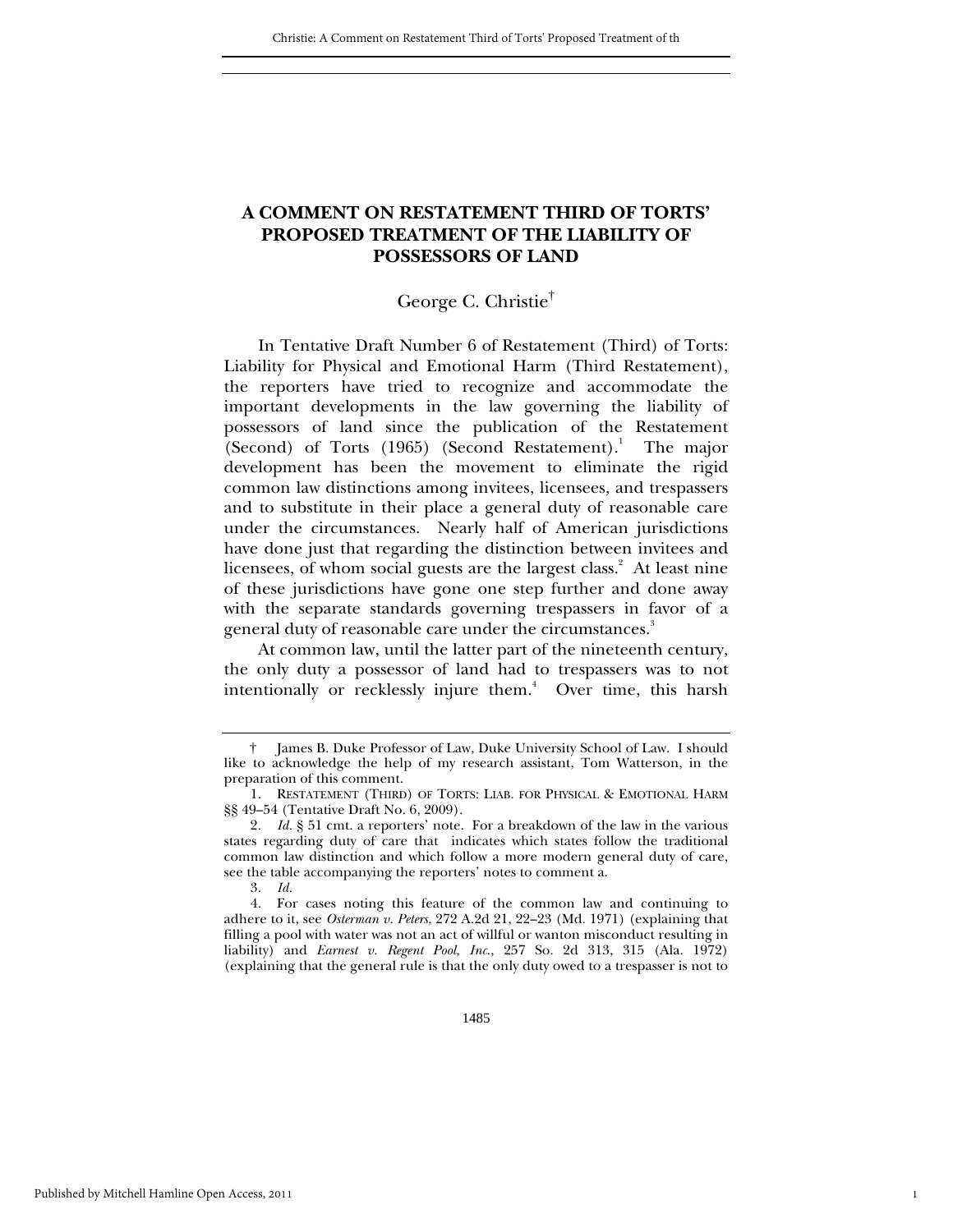# 1486 WILLIAM MITCHELL LAW REVIEW [Vol. 37:3

treatment of trespassers was subjected to some amelioration. For example, the doctrine of attractive nuisance was developed in the nineteenth century to impose on possessors of land a duty to exercise reasonable care to trespassing children in some circumstances.5 Both the Restatement (First) of Torts (1934) (First Restatement) and the Second Restatement reflected not only this development,<sup>6</sup> but also the development of the category of known trespassers who might be injured by the possessor's failure to carry on his activities with reasonable care<sup>7</sup> as well as an additional category of constant trespassers within a limited area who might be injured by highly dangerous artificial conditions in the absence of reasonable care on the part of the possessor.<sup>8</sup> In the proposed sections 51 and 52 of the Third Restatement's treatment of the liability of possessors of land, the reporters try to accommodate these legal developments by abolishing all the common law distinctions with the exception of one residual category of trespassers labeled "flagrant trespassers." As to such trespassers, the only duties of the possessor are not "to act in an intentional, willful, or wanton manner" and to exercise reasonable care for them should they become "imperiled" and "helpless" or "unable to protect themselves."<sup>10</sup>

There is much to be said for this attempt to accommodate recent legal and social developments—even though, as the reporters recognize, one effect of extending the general duty of reasonable care under the circumstances will be to make many, if not most, controversies that could have been decided as a matter of law by the judge subject to jury determination after a more

10*. Id.* § 52.

willfully, wantonly, or negligently injure him).

 <sup>5.</sup> *See, e.g.*, R.R. Co. v. Stout, 84 U.S. 657 (1874) (allowing a child to recover from a railroad company for damages caused while the child was trespassing on railroad property).

 <sup>6.</sup> RESTATEMENT (SECOND) OF TORTS § 339 (1965); RESTATEMENT (FIRST) OF TORTS § 339 (1934).

 <sup>7.</sup> RESTATEMENT (SECOND) OF TORTS §§ 336–38 (1965); RESTATEMENT (FIRST) OF TORTS §§ 336–38 (1934).

 <sup>8.</sup> RESTATEMENT (SECOND) OF TORTS §§ 334–35 (1965); RESTATEMENT (FIRST) OF TORTS §§ 334–35 (1934).

 <sup>9.</sup> RESTATEMENT (THIRD) OF TORTS: LIAB. FOR PHYSICAL & EMOTIONAL HARM §§ 51–52 (Tentative Draft No. 6, 2009). A possessor owes a duty of reasonable care under the circumstances to all entrants except for "flagrant trespassers." *Id.* § 52. The reporters hope that by incorporating foreseeability of harm into the rule, the result will achieve the same goal as the traditional rule but without the rigidity of defined classes. *See id.* § 51 cmt. 1.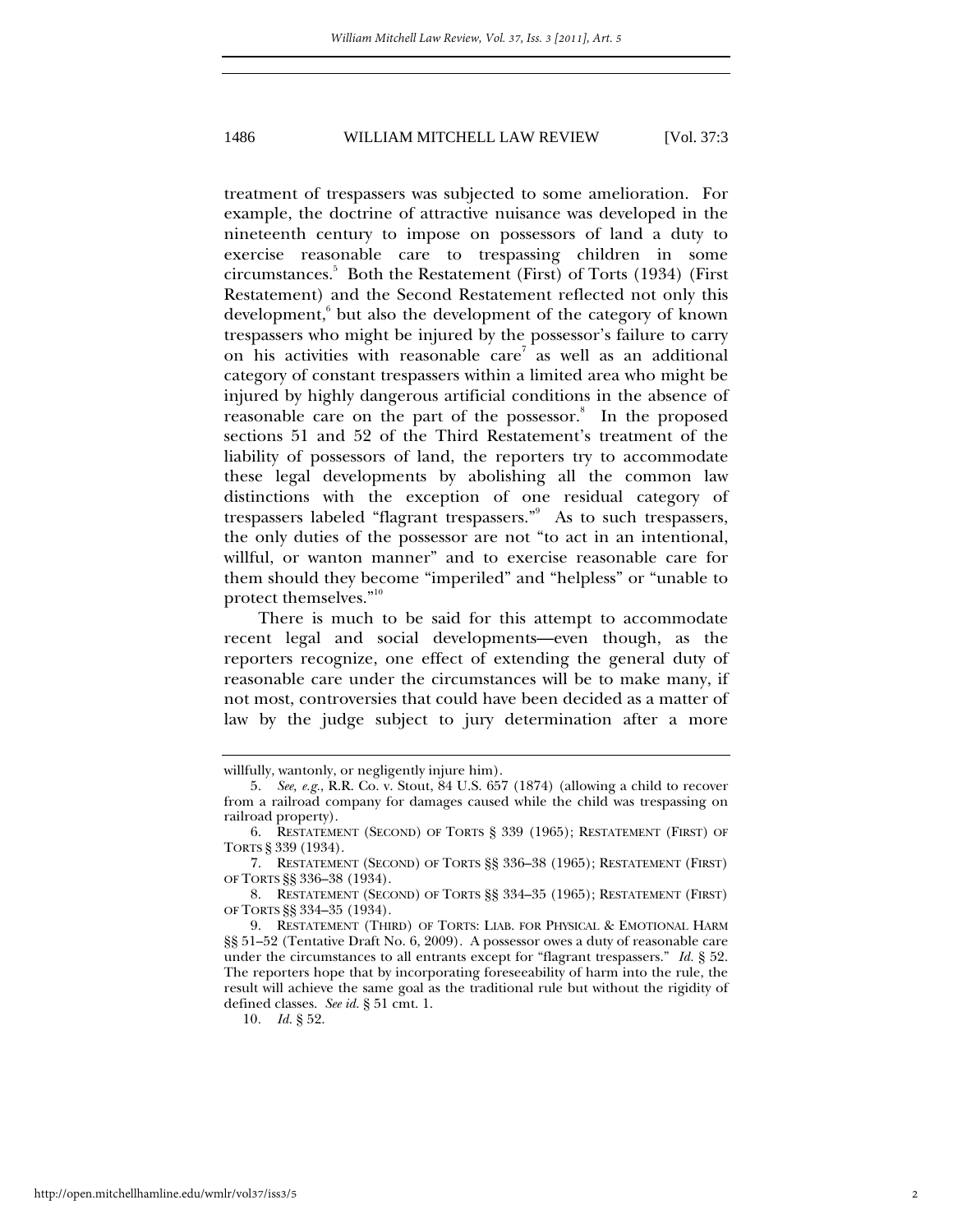#### 2011] COMMENT ON LIABILITY OF POSSESSORS OF LAND 1487

extended factual inquiry.<sup>11</sup> There are, however, other difficulties presented by the reporters' suggested new scheme which, though not unrecognized, are not adequately dealt with in their draft. In extending the duty of reasonable care under the circumstances to known and, in some circumstances, to constant trespassers, the First Restatement and Second Restatement focused on the possessor's knowledge of the presence or, in the case of constant trespassers, likelihood of presence, as a reason for imposing on the possessor the obligation to take reasonable care.<sup>12</sup> Moreover, in totally abolishing the common law distinctions and extending the duty of reasonable care to all trespassers, the courts that did so expressly recognized that the fact the injured person would have been a trespasser under the common law was a factor to be taken into consideration in determining the likelihood of that person being present on the possessor's land—the less likely the presence, the lesser the duty of reasonable care.<sup>13</sup> The presumption was that the presence of trespassers would normally be less foreseeable than the presence of invitees or licensees.

<sup>11</sup>*. See id.* § 51 cmt. i reporters' note. While judges could hold that no reasonable jury could find the defendant negligent, the threshold for a defendant to avoid a jury trial will be higher than if a judicial finding that the plaintiff was a trespasser resulted in the defendant's owing him no duty of care. Even if the new system produces the same outcomes with regards to liability, the costs to possessors of land will rise due to the increased costs and risks of going to trial more often.

<sup>12</sup>*. See* Wood v. Camp, 284 So. 2d 691, 693 (Fla. 1973) (rejecting the application of a duty of reasonable care to trespassers because "[trespassers'] presence cannot be charged to the unknowing owner" and holding that it would be "unreasonable to subject an owner to a 'reasonable care' test against someone who isn't supposed to be there and about whom he does not know"); 1 THOMAS ATKINS STREET, FOUNDATIONS OF LEGAL LIABILITY 155 n.8 (1906) ("Injury to trespassers is not reasonably foreseeable as a natural consequence of the owner's lack of care. The law justly assumes in favor of the owner that the trespasser will not ordinarily be there."). *But see* W. PAGE KEETON ET AL., PROSSER AND KEETON ON TORTS § 58, at 394–95 (5th ed. 1984) (rejecting foreseeability as the explanation for the immunity from liability to trespassers and citing the basis as the rights of a landowner to use his own land without an additional burden of protecting trespassers).

<sup>13</sup>*. See, e.g.*, Rowland v. Christian, 443 P.2d 561, 568 (Cal. 1968) (stating the proper test to determine liability is "whether in the management of his property [the possessor] has acted as a reasonable man in view of the probability of injury to others, and, although the plaintiff's status as a trespasser, licensee, or invitee may in the light of the facts giving rise to such status have some bearing on the question of liability, the status is not determinative"); Scurti v. City of New York, 354 N.E.2d 794, 798 (N.Y. 1976) (noting property owners "must take reasonable measures to prevent injury to those whose presence on the property can reasonably be foreseen" when dangerous conditions exist on the land).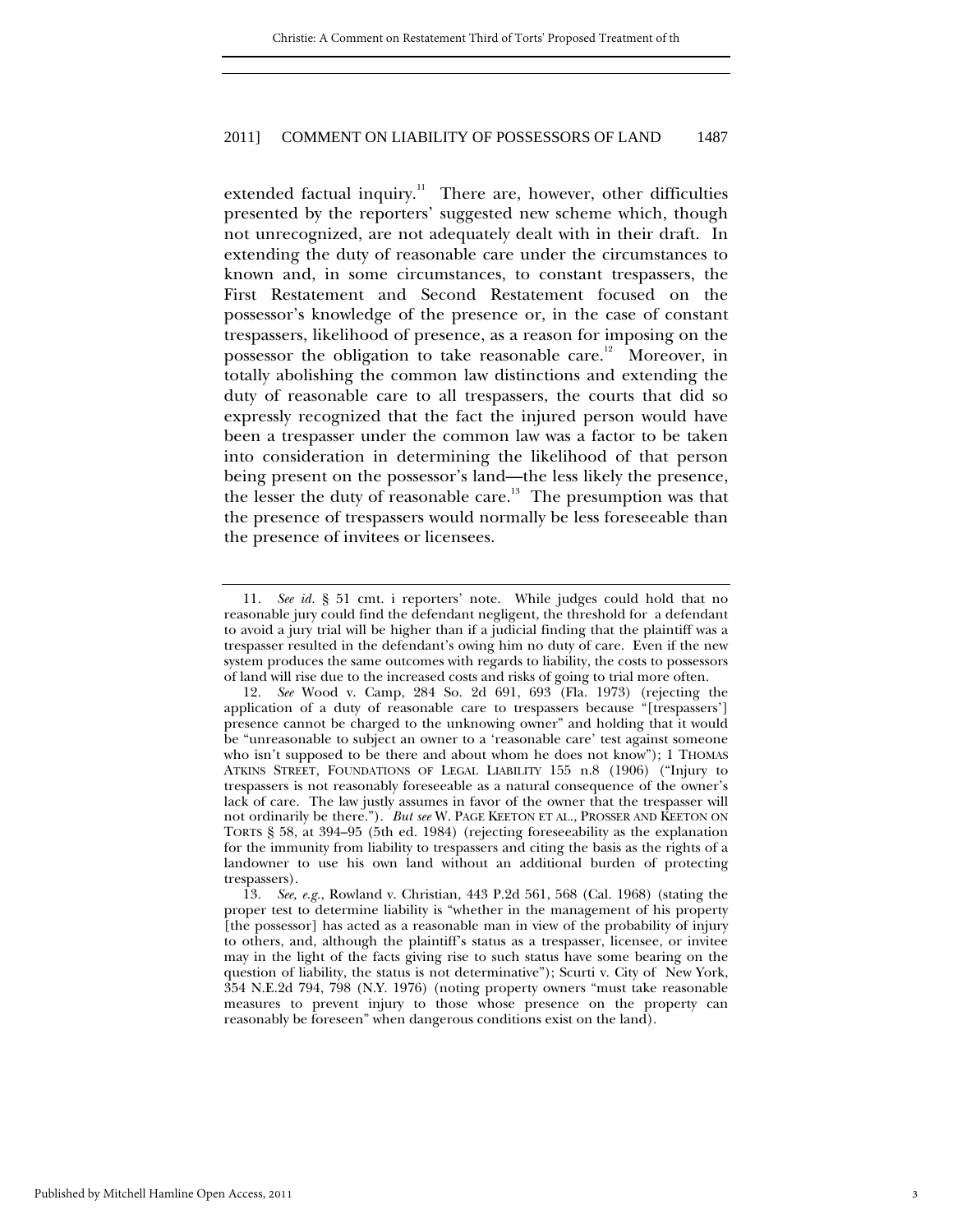# 1488 WILLIAM MITCHELL LAW REVIEW [Vol. 37:3

By stressing the attribution of something akin to moral fault to the flagrant trespassers, which the reporters of the Third Restatement recognize could include the quality of being "so antithetical to the rights of the land possessor to exclusive use and possession of the land that the possessor should not be subject to liability for failing to exercise the ordinary duty of reasonable care,<sup>"14</sup> the frequency of the trespass could now become a reason to deny the trespasser the benefit of reasonable care under the circumstances rather than a reason to afford him that benefit.<sup>15</sup> Some of the difficulty is, of course, occasioned by the fact that the notion of "intention" has a number of meanings in the modern law of trespass to land. There is first the intention of the alleged trespasser to enter the land in question, but there is no requirement that the trespasser should know that he is entering the land of another.<sup>16</sup> This restricted type of intention is required in all actions for trespass to land and, on its face, is a morally neutral requirement. There is then the intention to enter land that the trespasser knows or should know is not land which he is entitled to enter, a category that could include land known to be the plaintiff's or that of some other possessor. Finally, there is the intent behind the trespasser's entry onto the land.

The comments to the proposed Third Restatement declare that intent to commit a "crime of personal security" on the property or a crime that could infringe on the possessor's exclusive control of the property is a relevant factor for determining that he is a flagrant trespasser.<sup>17</sup> This injects a moral dimension into the characterization of the trespasser's conduct that is not present when the focus is on whether a possessor of land has negligently injured a person whom he knows is on his land or whether a person who has been injured by a highly dangerous artificial condition of land is a constant trespasser. One wonders what might be an adequate justification to avoid being labeled a flagrant trespasser. Would often running across another person's property when one is afraid of missing his commuter train make a person a flagrant trespasser if he has been told by the possessor of the land

 <sup>14.</sup> RESTATEMENT (THIRD) OF TORTS: LIAB. FOR PHYSICAL & EMOTIONAL HARM § 52 cmt. a (Tentative Draft No. 6, 2009).

<sup>15</sup>*. See id.* at cmt. a, illus. 6. In this illustration, the repeated trespassing is relevant to the determination that the trespass is flagrant.

<sup>16</sup>*. See* RESTATEMENT (SECOND) OF TORTS §§ 158, 164 (1965).

<sup>17</sup>*. See* RESTATEMENT (THIRD) OF TORTS: LIAB. FOR PHYSICAL & EMOTIONAL HARM § 52 cmt. a, illus. 3 (Tentative Draft No. 6, 2009).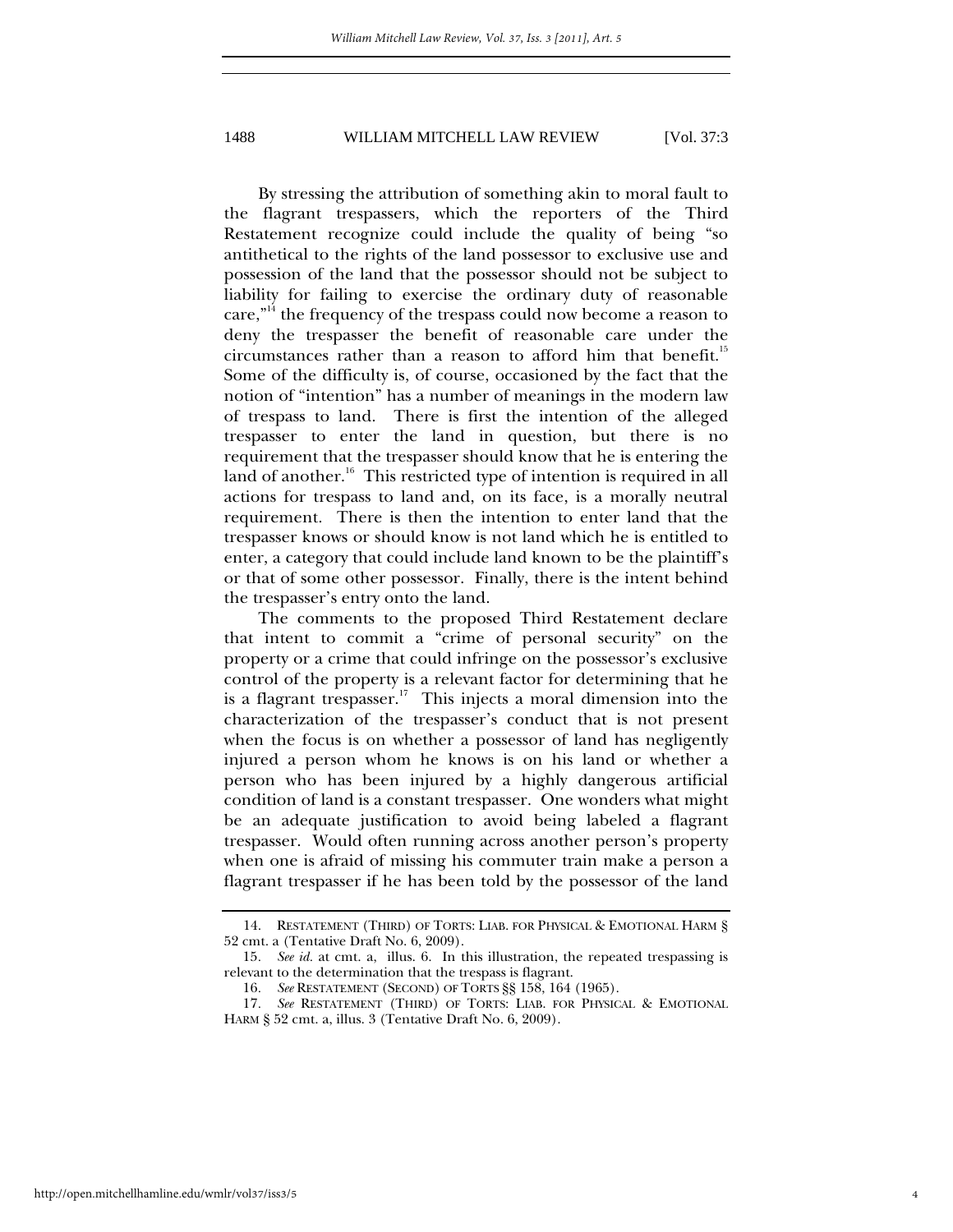#### 2011] COMMENT ON LIABILITY OF POSSESSORS OF LAND 1489

not to do so? Would the possessor have the ability to place all trespassers in that category by placing a sufficiently dramatic no trespassing notice on his property? However innocent or trivial the trespasser may believe his conduct is, from the point of view of the possessor, the frequency of the trespass would certainly be a relevant consideration in how he evaluates the possible flagrancy of the trespass. In many instances, that might well be more important to the possessor than the motive of the trespasser. None of the illustrations provided by the drafters involve these sorts of repeated trivial trespasses.

These features highlight an inherent contradiction in the law governing the law of trespass. Everyone agrees that one cannot intentionally injure a human trespasser without some important justification. The flagrancy of the trespass does not immunize the possessor from such liability unless the possessor is trying to protect himself or others from physical harm or is defending the integrity of a dwelling.<sup>18</sup> The extension of a duty of care to known and constant trespassers again recognizes that however annoying or "flagrant" one might consider constant trespassers, one has a legal obligation to look out for them. The proposed Third Restatement provisions likewise expressly recognizes a duty not to injure a flagrant trespasser in an "intentional, willful, or wanton manner."<sup>19</sup> Unless the terms "willful" and "wanton" are to be considered merely rhetorical and in no way expand the scope of the possessor's liability beyond the duty to refrain from intentionally injuring a flagrant trespasser, then the more frequent the trespass, however flagrant it might be, the greater the likelihood that the possessor might be found to have recklessly endangered the trespasser for failing to remedy hidden dangers on his property. Indeed, in jurisdictions in which possessors are only under the additional duty to refrain from willfully or wantonly injuring them, this has been the case.<sup>20</sup> Accordingly, a situation would exist in

<sup>18</sup>*. See* RESTATEMENT (SECOND) OF TORTS §§ 63–99 (1965).

<sup>19</sup>*. See* RESTATEMENT (THIRD) OF TORTS: LIAB. FOR PHYSICAL & EMOTIONAL HARM § 52 (Tentative Draft No. 6, 2009).

<sup>20</sup>*. See* Harris v. Buckeye Irrigation Co., 642 P.2d 885, 890 (Ariz. Ct. App. 1982) (equating wanton or willful with "reckless indifference to the safety of [the trespasser]"); Trammell v. Baird, 413 S.E.2d 445, 447 (Ga. 1992) ("[I]t is considered wilful [sic] or wanton not to exercise ordinary care to protect anticipated trespassers from dangerous activities or hidden perils on the premises."); Mech v. Hearst Corp., 496 A.2d 1099, 1102 (Md. Ct. Spec. App. 1984) ("'Willful or wanton' generally denotes conduct that is extreme and outrageous, in reckless disregard for the rights of others."). The Restatement (Third) of Torts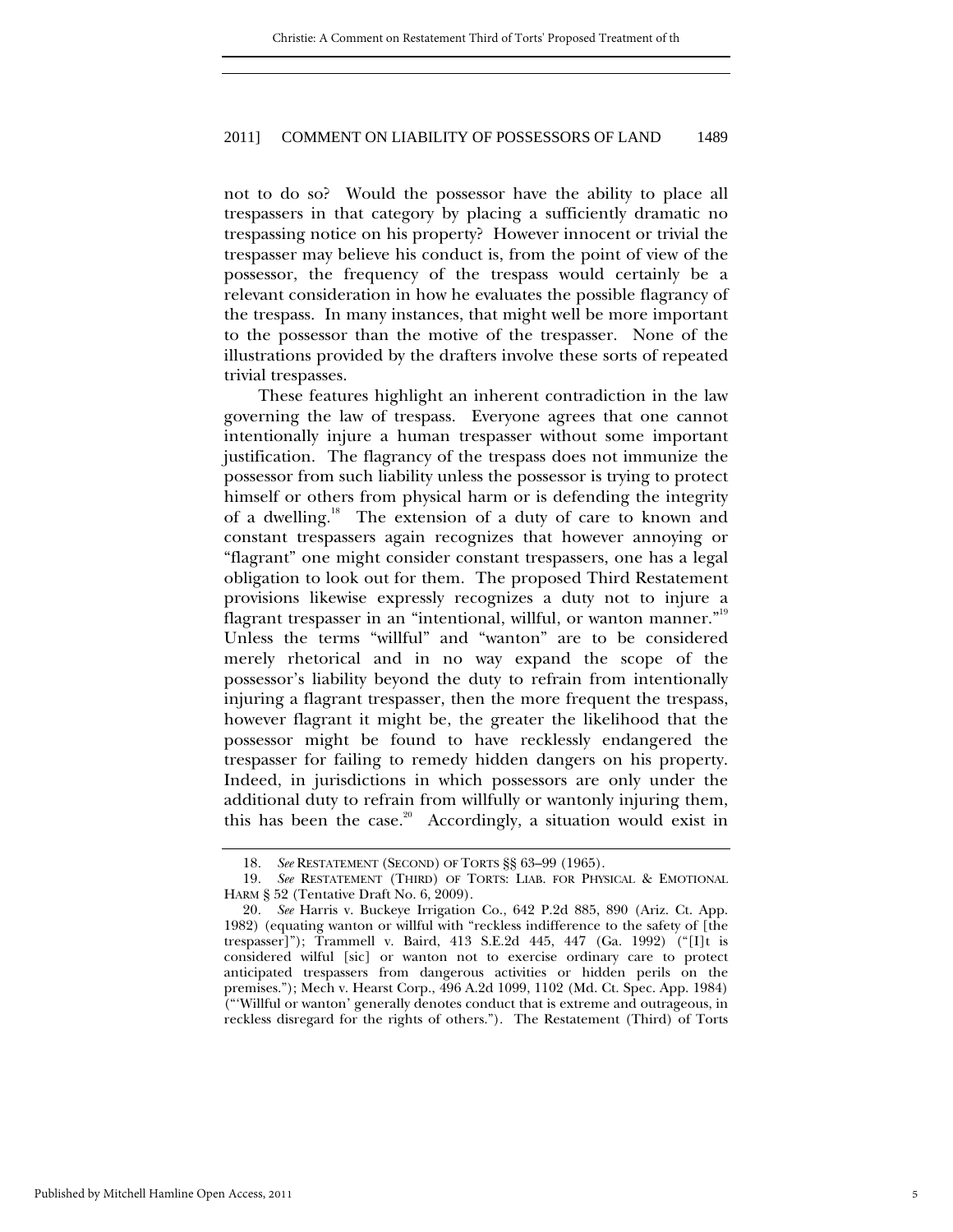# 1490 WILLIAM MITCHELL LAW REVIEW [Vol. 37:3

which, up to a certain point, the more frequent the trespass, the greater the likelihood that it might be found to be flagrant, and thus prevent the trespasser from recovering. But once the trespass becomes too frequent, it would be the possessor of the land who bears the risk of liability because all that is then relevant is the foreseeability of injury to the trespasser as it bears on the recklessness of the possessor's conduct that injured the trespasser. As long as the trespasser is not threatening the physical safety of the possessor or the integrity of his dwelling or is tortuous in some other way, the motive of the trespasser has now become irrelevant.

Sorting out these matters case-by-case so as to give some relatively clear indication of when the possessor of land might or might not be liable will not be an easy matter. From the perspective of a restatement of American law, a last and very serious difficulty with the flagrant trespasser concept, as it has been presented in the draft, is the open invitation to courts to adapt that concept to their "different values" and procedural preferences.<sup>21</sup> The restatement project was not merely undertaken to produce something like an encyclopedia of American law, but also, as the Third Restatement does, to channel and even direct its progress. If the restatement project is to have any continuing viability, it must be seen as providing some continuing future uniformity and consistency of application of law among the various jurisdictions. In other words, the belief that "there will not be one law in Rome and another in Athens,"<sup>22</sup> seems to have been an original assumption of the American Law Institute and certainly underlies the rise of the so-called national law school. Given that objective, this is yet another reason for attempting to spell out in greater detail what is meant by a "flagrant trespasser."

That some courts may not accept the restatement's position is inevitable. Even one of the American Law Institute's most successful achievements in uniformity, section 402A of the Second

even describes the terminology "willful or wanton" as frequently used to mean recklessness. *See* RESTATEMENT (THIRD) OF TORTS: LIAB. FOR PHYSICAL & EMOTIONAL HARM § 2 cmt. a (2010).

<sup>21</sup>*. See* RESTATEMENT (THIRD) OF TORTS: LIAB. FOR PHYSICAL & EMOTIONAL HARM § 52 cmt. a (Tentative Draft No. 6, 2009).

 <sup>22.</sup> CICERO, *The Republic, Book III*, *in* THE REPUBLIC AND THE LAWS 69 (Niall Rudd trans., Oxford World's Classics ed., 1998). The most famous American case in which that maxim was quoted is *Swift v. Tyson*, 41 U.S. 1, 19 (1842) (quoting the Latin).